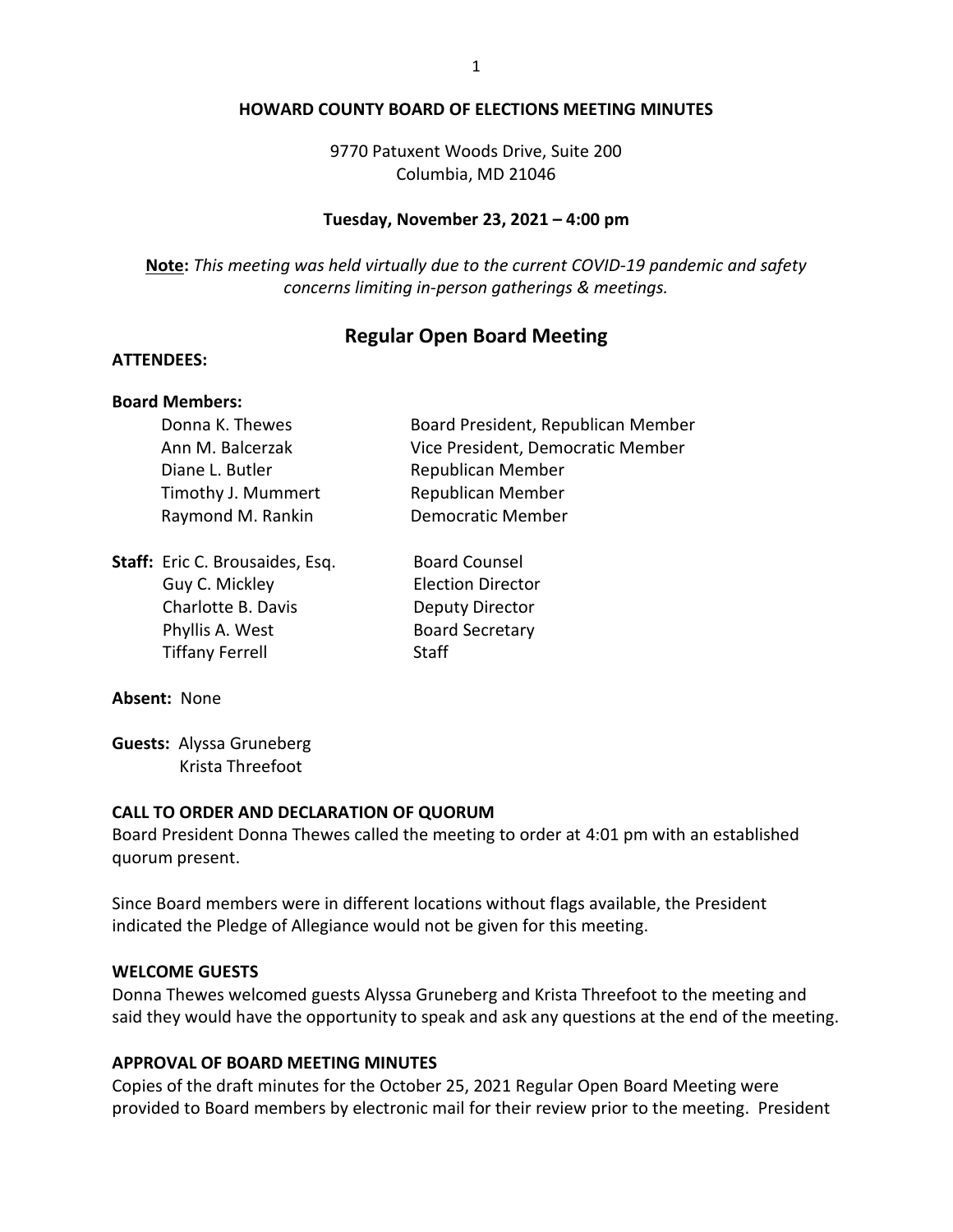Thewes asked for a motion to approve the minutes. Ray Rankin motioned to approve the minutes and Tim Mummert seconded the motion.

Action: The minutes for the October 25, 2021 Regular Open Board Meeting were unanimously approved as presented.

## **ADDITIONS OR CHANGES TO THE AGENDA**

Board members made no additions or changes to the agenda.

## **CORRESPONDENCE**

There was no correspondence.

## **PRESIDENT'S REPORT**

President Donna Thewes said that members usually handle the Director's review in January, and the State has requested employee reviews in December. She asked Board members if they wished to change the date to December, and members indicated they preferred to keep the review in January. The Director said he would advise the State that it will be scheduled in January 2022, and this should not be a problem.

## **DIRECTOR'S REPORT**

1. **Early Voting Centers** – Director Guy Mickley reported that Howard County is now mandated by 2020 legislation to have five (5) Early Voting Centers and referred members to the handout electronically prior to the meeting. (A copy of the Director's Power Point Presentation including information on Early Voting Centers and Ballot Drop Boxes is attached to these minutes.) Guy Mickley reviewed the five sites the staff recommends for Early Voting Centers, which are similar to the shape of our county. Required voter density within 5 miles of Early Voting Centers is 80%, and with the recommended sites, coverage in Howard County will be 92.1%, which is the highest we have had since Early Voting started in the state (in 2020, our previous highest coverage was over 91%). This is a testament to the County Government working with us on locations and gave the County kudos for providing the locations for our use. It also is due to the hard work of the staff to include locating the best facilities to cover the Elkridge and western Howard County voters. He also mentioned that the addition of St. John Baptist Church added a larger facility as well which covered more voters.

Guy Mickley stated that the Early Voting Centers recommended for use during the 2022 Gubernatorial Elections are as follows:

*Meadowbrook Athletic Complex -* 5001 Meadowbrook Lane, Ellicott City, 21043 *Gary J. Arthur Community Center* - 2400 Route 97, Cooksville, 21723 *The Bain 50+ Center -* 5470 Ruth Keeton Way, Columbia, 21044 *North Laurel Community Center* - 9411 Whiskey Bottom Road, Laurel, 20723 *St. John Baptist Church* - Fellowship Hall - 9055 Tamar Drive, Columbia, 21045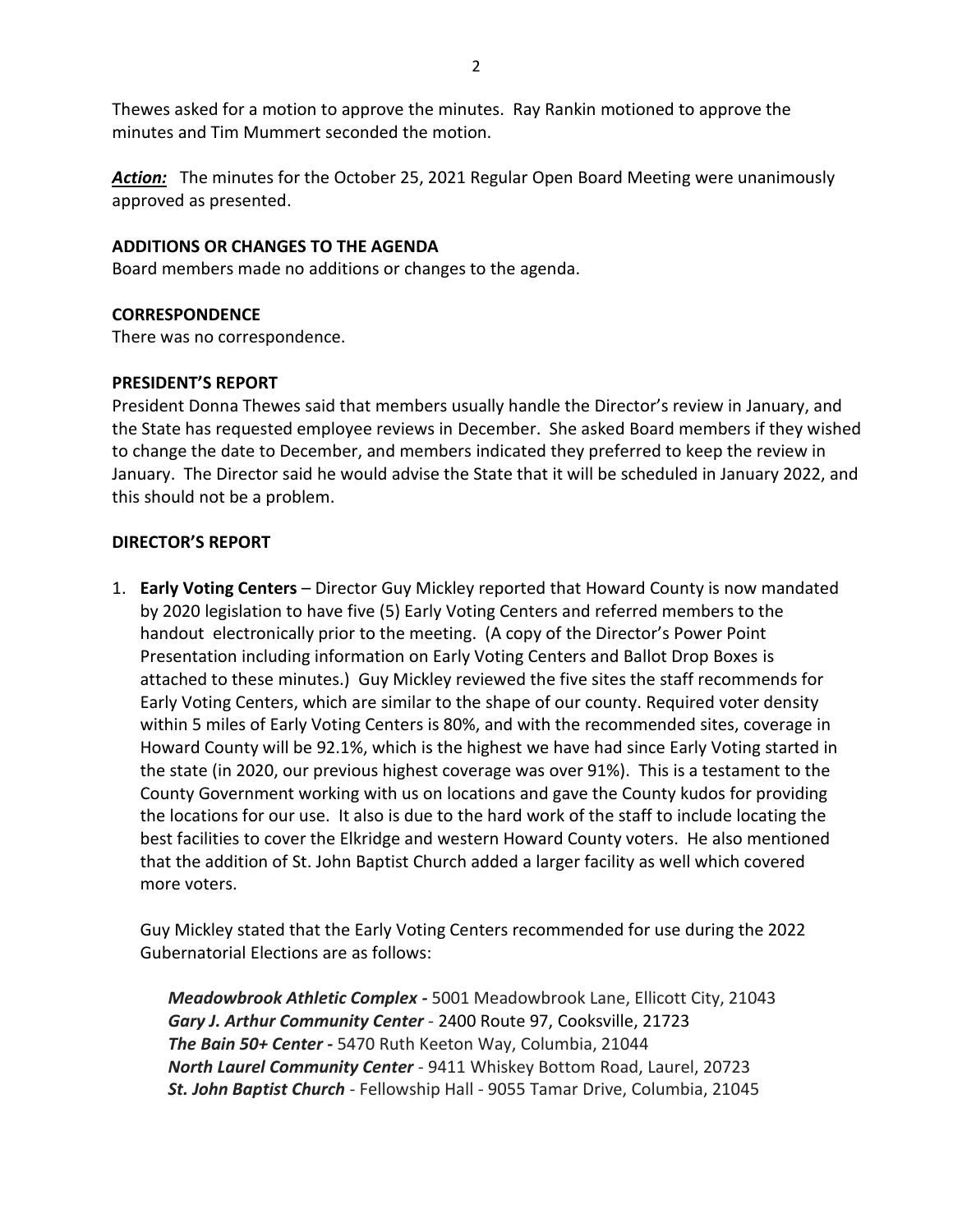Donna Thewes congratulated the Director and staff for going beyond the requirements and said they had done an amazing job. She also was grateful that St. John Baptist Church has allowed us to use their facility for this effort. Ms. Thewes asked the Director to thank the staff on behalf of the Board who worked on this. Diane Butler concurred. Guy Mickley said that the staff members who worked on this project were Jeff White, Mitchell White, Rebecca Ayres, Jordon Cipolla, Roy Smith and Doug Swift.

President Thewes then asked for a motion to accept these five (5) recommended facilities as Early Voting Centers for Howard County for the 2022 Gubernatorial Elections. Ray Rankin made a motion to approve these five (5) facilities as Howard County Early Voting Centers recommended to the Board for the 2022 Gubernatorial Elections. Tim Mummert seconded the motion.

*Action*: The Howard County Board of Elections unanimously approved the five (5) recommended facilities as Howard County Early Voting Centers for the 2022 Gubernatorial Elections.

Donna Thewes then reported that she had just received a nice message from the League of Women Voters supporting the choice of these five Early Voting Center locations.

2. **Ballot Drop Boxes –** Director Guy Mickley reported that Howard County proposes ten (10) ballot drop boxes for the 2022 Gubernatorial Elections, compared to nine (9) for the 2020 Presidential Election. (See attached for detailed information.) These have been geographically located and spread throughout the County to maximize voter coverage, while at the same time considering voter density and providing coverage to "Historically Disenfranchised Communities". Five of the drop box locations will be at Early Voting Centers, one will be at the Board of Elections Office and the other four will be located at a police station, a fire station, a community center and the George Howard Building in Ellicott City. Staff talked to representatives at each location to ensure that our drop box sites would have no impact on their operations.

The Director stated that these ballot drop boxes turn into "mini Early Voting Centers", which require quite a bit of paperwork for each one. Donna Thewes asked if all ballot drop boxes would have security again, and Guy Mickley stated that all will have 24-hour video cameras for security coverage. Ms. Thewes then asked how the Historically Disenfranchised Communities were chosen by the State and explained to guests that this is a new term and State requirement for 2022. The Director indicated he was not sure what criteria the State used to select these communities, but in Howard County, they appear to primarily represent minority populations of African American, Asian and Hispanic descent.

Guy Mickley then stated he was recommending for the Board's approval the use of ten (10) drop boxes at the locations listed below for the 2022 Gubernatorial Elections: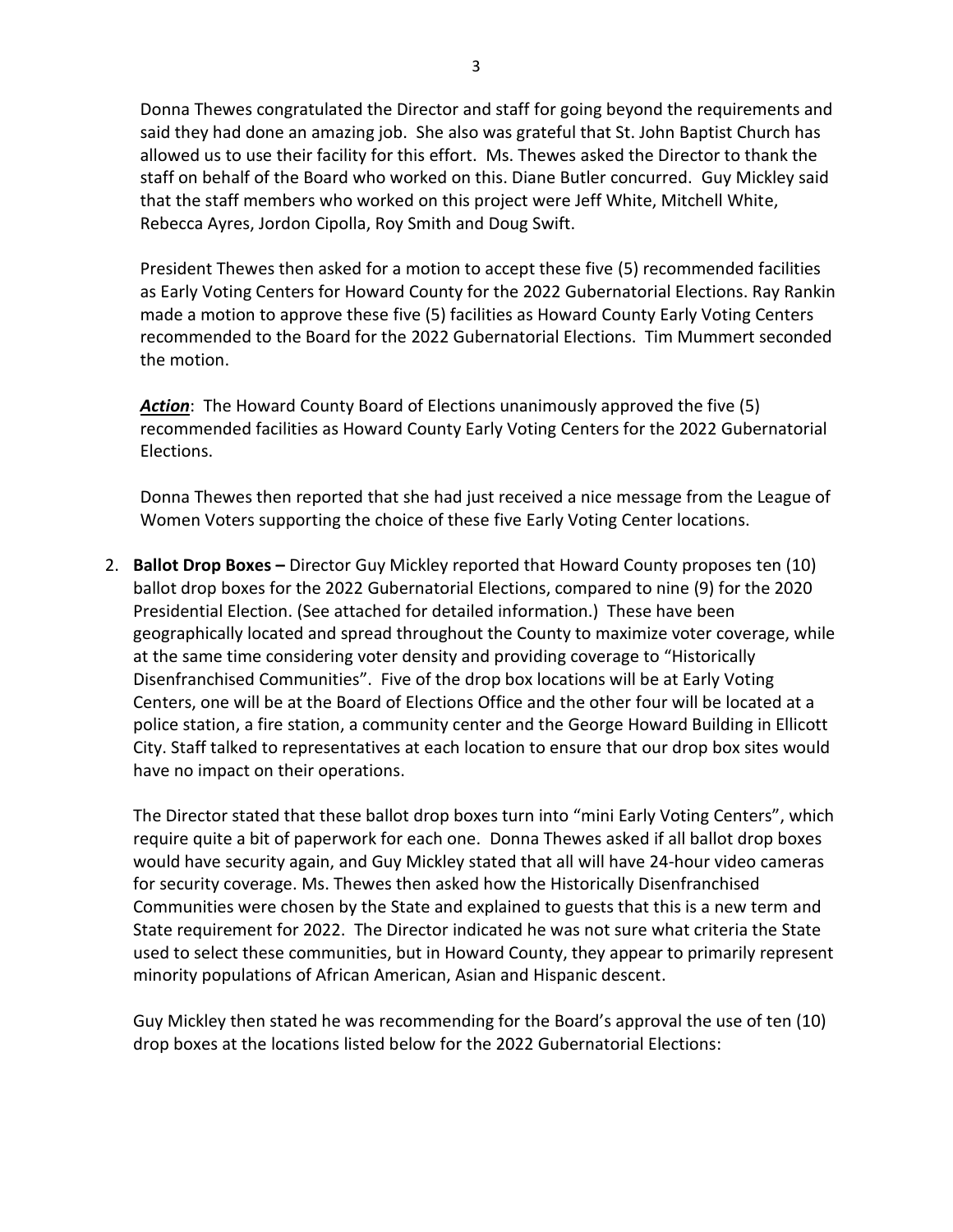| Gary J. Arthur Community Center         | 2400 MD-97                        | Cooksville           | <b>MD</b> | 21723 |
|-----------------------------------------|-----------------------------------|----------------------|-----------|-------|
| West Friendship Vol Fire Dept.          | 12535 Old Frederick Rd            | Sykesville           | MD        | 21784 |
| <b>George Howard Building</b>           | 3430 Court House Dr               | <b>Ellicott City</b> | MD        | 21043 |
| Meadowbrook Athletic Complex            | 5001 Meadowbrook Ln               | <b>Ellicott City</b> | MD        | 21043 |
| The Bain Center                         | 5470 Ruth Keeton Way              | Columbia             | <b>MD</b> | 21044 |
| Scaggsville Howard Co. Police Dept.     | 11226 Scaggsville Rd              | Laurel               | MD        | 20723 |
| St. John Baptist Church                 | 9055 Tamar Dr                     | Columbia             | MD        | 21046 |
| <b>Howard County Board of Elections</b> | 9770 Patuxent Woods Dr, Suite 200 | Columbia             | MD        | 21044 |
| North Laurel Community Center           | 9411 Whiskey Bottom Rd            | Laurel               | MD        | 20723 |
| Elkridge 50+ Center                     | 6540 Washington Blvd              | Elkridge             | <b>MD</b> | 21075 |

#### **Ten Proposed Drop Box Locations for 2022 Gubernatorial Elections**

Donna Thewes then asked for a motion to accept the staff's recommendation for ten(10) ballot drop boxes at the locations shown above. Ray Rankin motioned to approve the ten (10) ballot drop boxes at the recommended sites. Tim Mummert seconded the motion.

*Action*: The Howard County Board of Elections unanimously approved using ten (10) ballot drop boxes at the locations recommended for the 2022 Gubernatorial Elections.

Guy Mickley thanked the Board for their patience. He stated that the paperwork will be sent to the State before the 11/29/2021 deadline so that the sites can be presented and approved by the State.

### **BOARD COUNSEL REPORT**

Eric Brousaides, Esq., stated he had one item to report, which was an update on the case before the U.S. Court of Appeals for the 4<sup>th</sup> Circuit related to Maryland Election Law. He reported that last Friday the Court of Appeals ruled to uphold the District Court's decision, which upheld Maryland Election Law. He said that the Court of Appeals had made a quick decision on this case. Mr. Brousaides said he would send Board members a web link so they could review the details of the decision (which he did after the meeting).

#### **GUEST COMMENTS**

There were no comments or questions from guests.

#### **OLD BUSINESS**

Guy Mickley stated that he had discussed holding a holiday party this year with the office supervisors, and the final decision was that the office will not hold a holiday gathering this year.

Donna Thewes then stated that since there were no issues to discuss next month, the regular December 2021 Board Meeting was cancelled.

#### **NEW BUSINESS**

There was no new business.